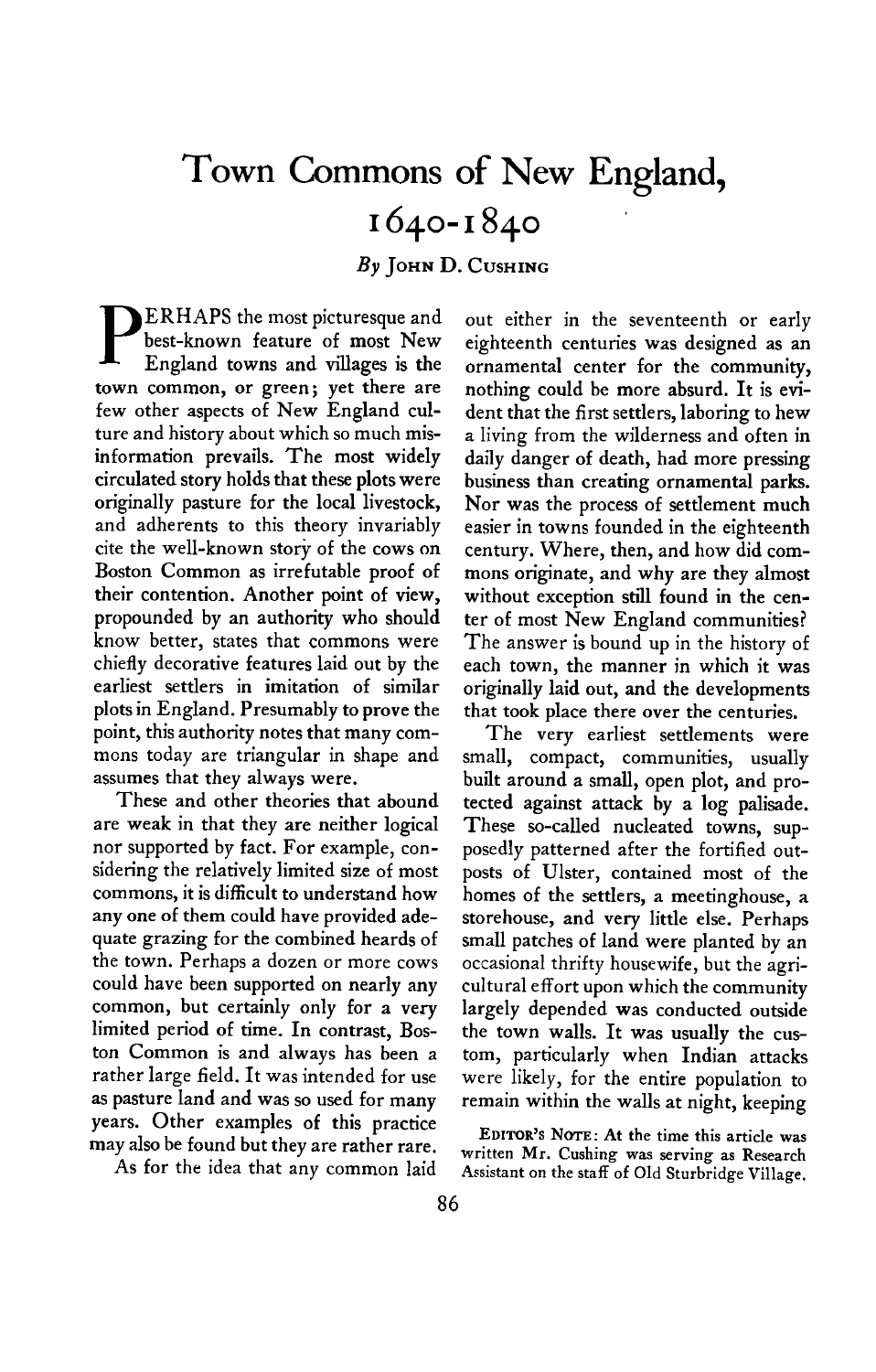**with them their cattle lest they stray or be taken by the natives. In this sense, the centers of some old towns did serve as pastures, but only for a limited time and**  as a common-sense expedient.<sup>1</sup> Further**more, as the settlers became more accustomed to life in the wilderness, fewer and fewer new settlements bothered to erect palisades, for there was security in times of danger in the older fortified towns. Therefore, newer communities were planned on a more extensive scale, and it is in the manner of apportioning the lands in such places that most town commons had their origins.** 

**In proprietary towns, where a tract of "common and undivided land" was given to a group of proprietors, a particular system was used in distributing the land. In some carefully selected section of the grant a series of lots, known as home lots, was laid out, each only large enough for a man to erect his house, a few outbuildings, and perhaps maintain a small garden. One of these tracts was assigned to each family, one invariably was reserved for the ecclesiastical society, another for the first minister, still another for subsequent ministers, and usually one for a school. These plots were not intended for general argricultural use and each family was assigned additional lands, known as farm lots, located outside the cluster of home lots. In assigning farm land, provisions were usually made for the support of the ministry and the schools. In addition, most proprietors' maps show that certain farm lots were set aside and designated as cow commons, sheep commons, ox com**mons, or simply commons.<sup>2</sup> Therefore, **if provision was made for grazing livestock on special fields, located outside the town and adequate in size for their purpose, there seems to be no reason why**  **townsmen should have grazed their herds in the center of the community.** 

**In the residential section, a meetinghouse was erected on the plot reserved for the ecclesiastical society, and almost automatically it became the focal center of all community activity, religious, social and political. Furthermore, investigation will usually prove that in the great majority of cases these meetinghouse lots became the town commons of later years.** 

**Of course, not all New England towns were laid out in this manner and in some regions, such as the Kennebec Valley in Maine and parts of the Masonian grants in New Hampshire, each settler was granted only one plot of land. In these areas, lots were also reserved for the ministry, the church, the schools, and pasturage. If by some chance the church society was overlooked when the lands were being apportioned, as was the case in Sturbridge, Massachusetts, the settlers, most of them church members, purchased a tract for the meetinghouse. In other instances one or more grantees donated a parcel of land to the church society.s** 

**The story of the transformation of the meetinghouse lot into a town common is part of the history of each community; but in general it may be said that the activity of the church society both directly and indirectly influenced the development of the common and often determined the appearance of the entire town center as well. First, the meetinghouse, as the center of local activity usually became the place where most public business, religious and civil, was conducted. Since the members of the society constituted a major portion of the town's population, the distinction between church and state at the municipal level was largely theoretical, and no one could object to the use of the**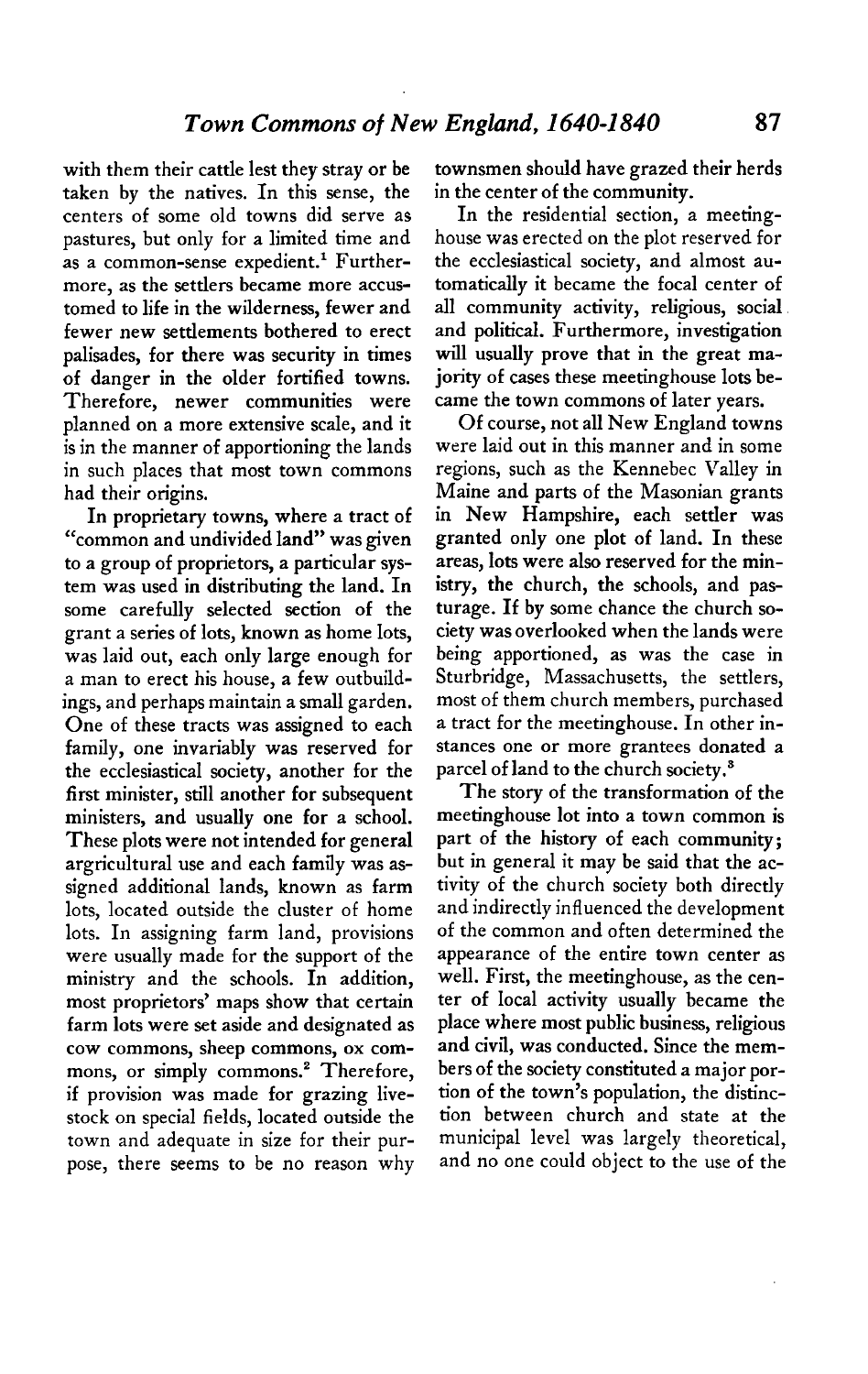**meetinghouse for town meetings. The thought of objecting to the practice probably never even crossed the minds of most individuals and thus, years later when town business required more elaborate quarters, townhouses were frequently erected on the common.** 

**However, the meetinghouses of the earliest days were used most frequently for religious purposes, and every member .of the society was required to attend weekly services under pain of a fine, reprimand or punishment by the civil authorities. Since inclement weather or living at a distance from the common were not acceptable excuses for absence, families trudged each week through the snow and cold of winter and the heat and dust of summer to attend meeting. Winter weather, of course, worked a great hardship on the worshippers, for meetinghouses were never heated and the sermons lasted from one to three hours. Once the morning services were concluded, a brief respite was allowed before an equally long and uncomfortable session got under way in the afternoon. Obviously some concession had to be made to the limits of human endurance. In most parishes, particularly in the earlier years, it was customary for families living near the meetinghouse to invite their distant neighbors into their homes for warmth and refreshments between church services. The system worked reasonably well while the population remained small, but as a town increased in size such hospitality was understandably curtailed and each worshipper was left to make himself comfortable.** 

**In some parts of New England, particularly Connecticut, the hardships involved in attending divine worship, as well as attending other business at the center of town, caused the creation of villages,** 

**where new church societies were created and meetinghouses erected. In other areas the problem was solved by creating another parish in the town or, in some instances, by carving another town out of the precincts of the older community. Thus, the religious society was partly responsible for changing the appearance and overall plan of many towns. In either case, the hardship involved in travel was drastically reduced, but the parishioners still faced the problem of shelter and warmth during their "nooning." The problem was solved either by partaking of the hospitality offered at the local tavern or by erecting odd little structures known as nooning houses, warming houses, or Sabbath Day houses.** 

**These buildings, once a characteristic feature of many town commons, were simple and often crude shelters, built on the meetinghouse lot. Sometimes a schoolhouse was made available for "nooning," or the society erected a large shed equipped with a fireplace; but in most cases the matter was left up to the individual. No example of warming houses is known to have survived the ravages of time, nor is it possible to say that they existed in certain numbers at any given period of time. The situation varied from town to town. In Newton, Massachusetts, two buildings, each twenty-eight feet square, were erected shortly after 1730. In contrast, the common at Southington, Connecticut, was dotted with thirty Sabbath Day houses, the last of which was torn down in 1790. On the other hand, Sturbridge, Massachusetts, settled at a relatively late date, did not even authorize the erection**  of warming houses until 1791.<sup>4</sup> What**ever the case, it was as a direct result of religious activity that this long since vanished characteristic of many New England commons came into being.**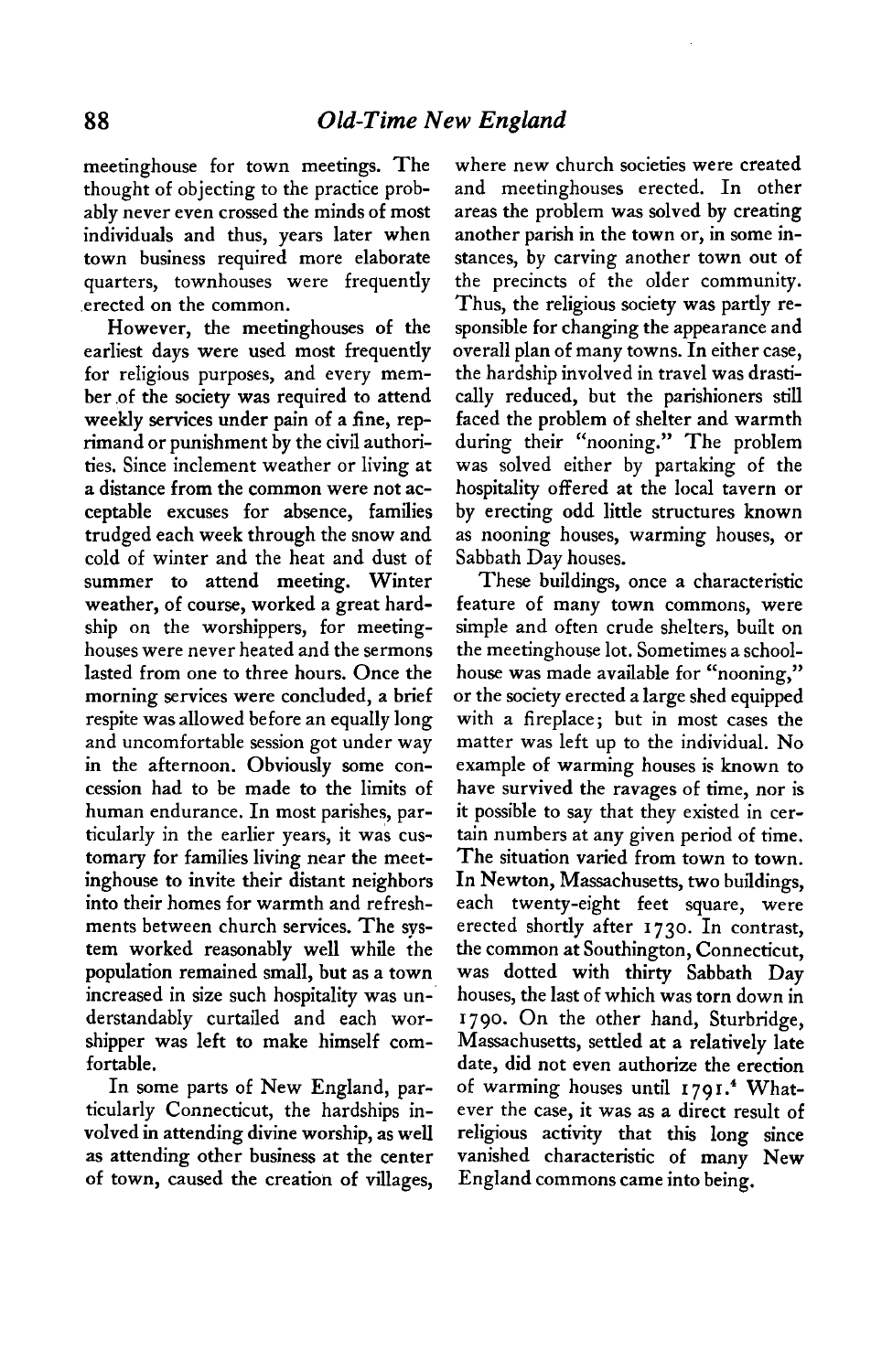**In many towns and villages, the alternative to building nooning houses was to seek, the comfort and warmth of the nearby tavern. The relative expense of such hospitality was often the reason compelling parishioners to build their own shelters, but in a great many communities the local innkeeper and the members of the church enjoyed cordial relations. In towns where a householder had opened a tavern before the erection of a meetinghouse the society often built close by; while in other communities prospective tavern keepers, with an eye to mutual convenience, built their hostels close to the meetinghouse, sometimes on the common itself. The importance of the tavern vis-h-vis the religious community is well illustrated by the relationship between the two in Jaffery, New Hampshire, where the landlord complained that the meetinghouse was so close that it obstructed easy access to his premises. The church obliged by moving the meetinghouse and, as nearly as can be determined, without any great objections.' Thus, it is evident that in some towns there was a direct relationship between the establishment of the principal tavern and the needs of the religious society. In a sense, some New England taverns may be considered creatures of the church, but in the overall view they played a much more comprehensive role.** 

**In most communities, the tavern was the only public building other than the meetinghouse, and men found it a convenient place to transact business, exchange news, perhaps find an occasional copy of a newspaper, or simply drink a bowl of flip. Meetings of all kinds, religious and civil, were often held there, particularly in the winter months when the frigid meetinghouse presented a most forbidding prospect. In addition, many**  **old taverns have been dignified by service as temporary courthouses, and in the earliest days courts of all kinds dispensed royal justice from the leading public houses in shire towns. The Courts of Quarter Session and General Session of the Peace, tribunals of primary jurisdiction before which a staggering amount of litigation was argued each quarter, held sessions in taverns well into the nineteenth century. These courts usually sat in several towns throughout each county in order to meet the demands and needs of a scattered population and thus they more often sat in taverns than in courthouses. Even in the shire towns where courthouses were available, the Courts of Common Pleas frequently sat in taverns long after the American Revolution. This was particularly true in winter when drafty court chambers defied all efforts to heat them, and in times of civil unrest when the judges appear to have preferred the safety of the local tavern to the courthouse. Also, the records show that nearly every courthouse in New England either burned down or was extensively damaged by fire at one time or another, and in most instances at least twice. Nevertheless, litigious New Englanders were ever determined to have their day in court and the judges, usually harried by overcrowded dockets, were often willing to oblige by opening court in the principal**  public house.<sup>6</sup>

**In addition to serving as headquarters for bench and bar, many taverns served their communities in a more important manner. Weary wayfarers seeking food, warmth, and lodgings provided many towns with their chief link to the "outside world." Later, when regular stagecoach service was inaugurated, taverns were designated as stage stops and their importance was correspondingly in-**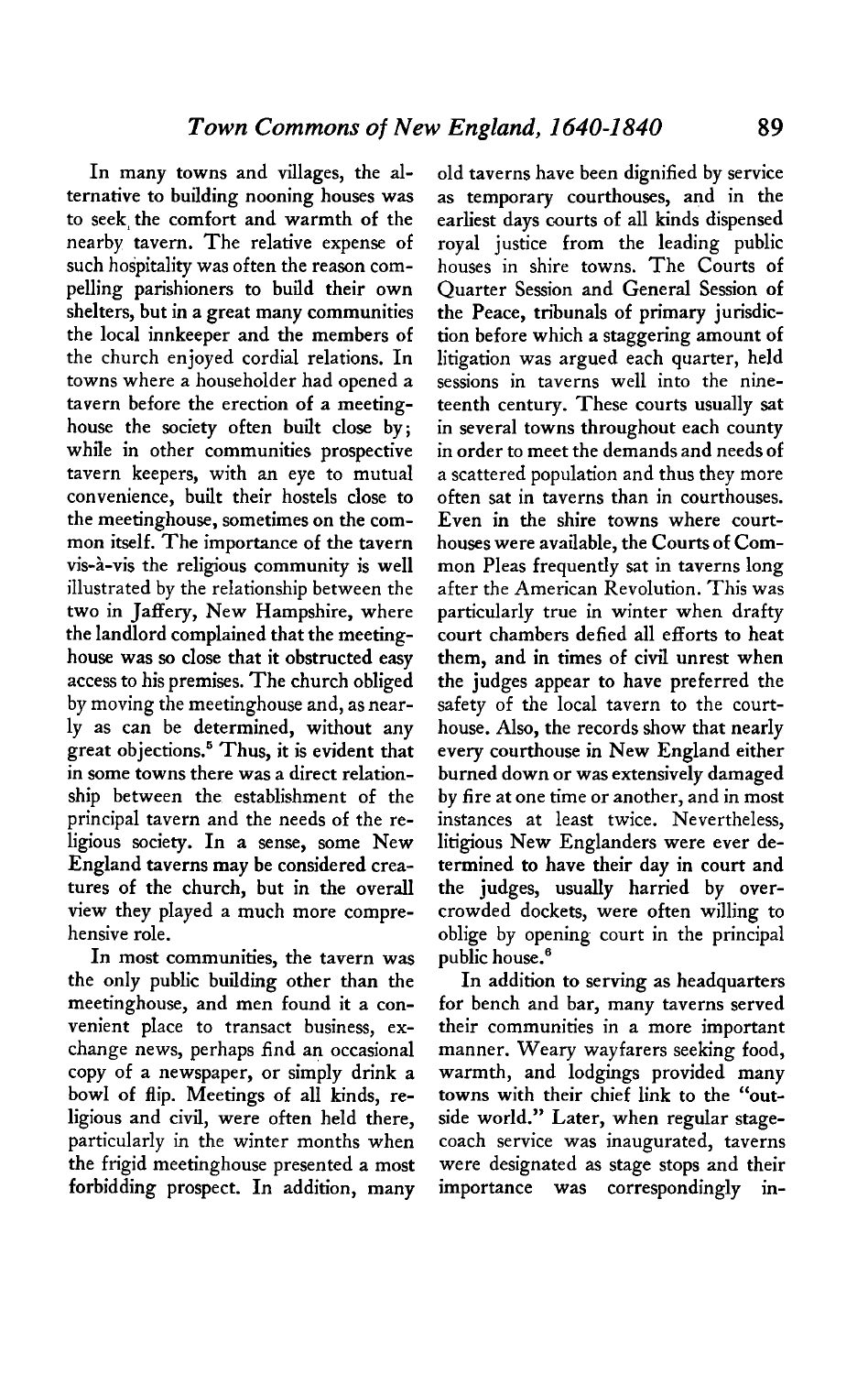**creased. Here travelers arrived, departed, or stopped for refreshments, mail and newspapers were delivered and received, news was transmitted from town to town and fresh horses provided for the speeding coach.' Therefore, in the overall picture, it is evident that taverns, located near and often on the common, were important institutions in most New England communities.** 

**In both the figurative and literal sense, men beat a path to the doors of both meetinghouse and tavern; and in so doing they gave final definition to the physical form of the meetinghouse lot. In nearly every town paths and cart tracks crossed the common in every direction, according to the convenience of people approaching the tavern and the meetinghouse ; and eventually one or two of these haphazard paths became established streets or roads, cutting the tract into odd shaped sections. One good example of such development is still to be seen at West Boylston, Massachusetts, where the meetinghouse was erected in the middle of the common and the road coming in from the south turned sharply west to skirt the plot. Worshippers coming in from the south wore a path across the green to the meetinghouse and to the tavern beyond. Eventually this simple path became the principal northsouth highway running through the town.' It was simply more convenient to cross the meetinghouse lot than to skirt it and, as a result, the common today is divided into two irregular plots, one on either side of the road. Similar developments took place in other towns.** 

**A very frequent sight in modern New England is a meetinghouse standing just across the street from the common. In most cases it will be found that the building originally stood near one side of the common, and that a path, crossing in**  **front of the meetinghouse, has since become a street. Properly speaking, however, the church still stands on a portion of the common or original meetinghouse**  lot.<sup>9</sup> The exact process by which any **given common became the center of its town is part of the history of that town, and since the habits of no two communities have ever been precisely the same, it follows that no two commons have developed in exactly the same manner. Nevertheless, certain general characteristics have marked the process in most places.** 

**Just as the tavern served to attract many phases of community life, it was only natural that it should also attract business. Perhaps the first, most characteristic, and long-lasting enterprise attracted by the tavern was the blacksmith shop. In many localities the smith was the only really skilled craftsman, and his services were almost indispensable to an agrarian community where most farmers lacked the wherewithal1 to operate their own forges. A good blacksmith, skilled in his trade, was well patronized, and common sense often dictated that he locate close to the center of activity. As a result, most towns had a blacksmith shop near the tavern and, occasionally, on the common itself. If a tavern also happened to be a stage stop, there was even more reason for a blacksmith to be located close at**  hand.<sup>10</sup>

**What held true for blacksmiths was also true for other businesses, for it was simply a matter of good sense to become established where people tended to congregate. Therefore, merchants often located their shops near the common and, as individual circumstances dictated, they were followed by craftsmen such as bootmakers, chandlers, hatters, cabinetmakers, tinsmiths or others. Depending upon the size of the community and the**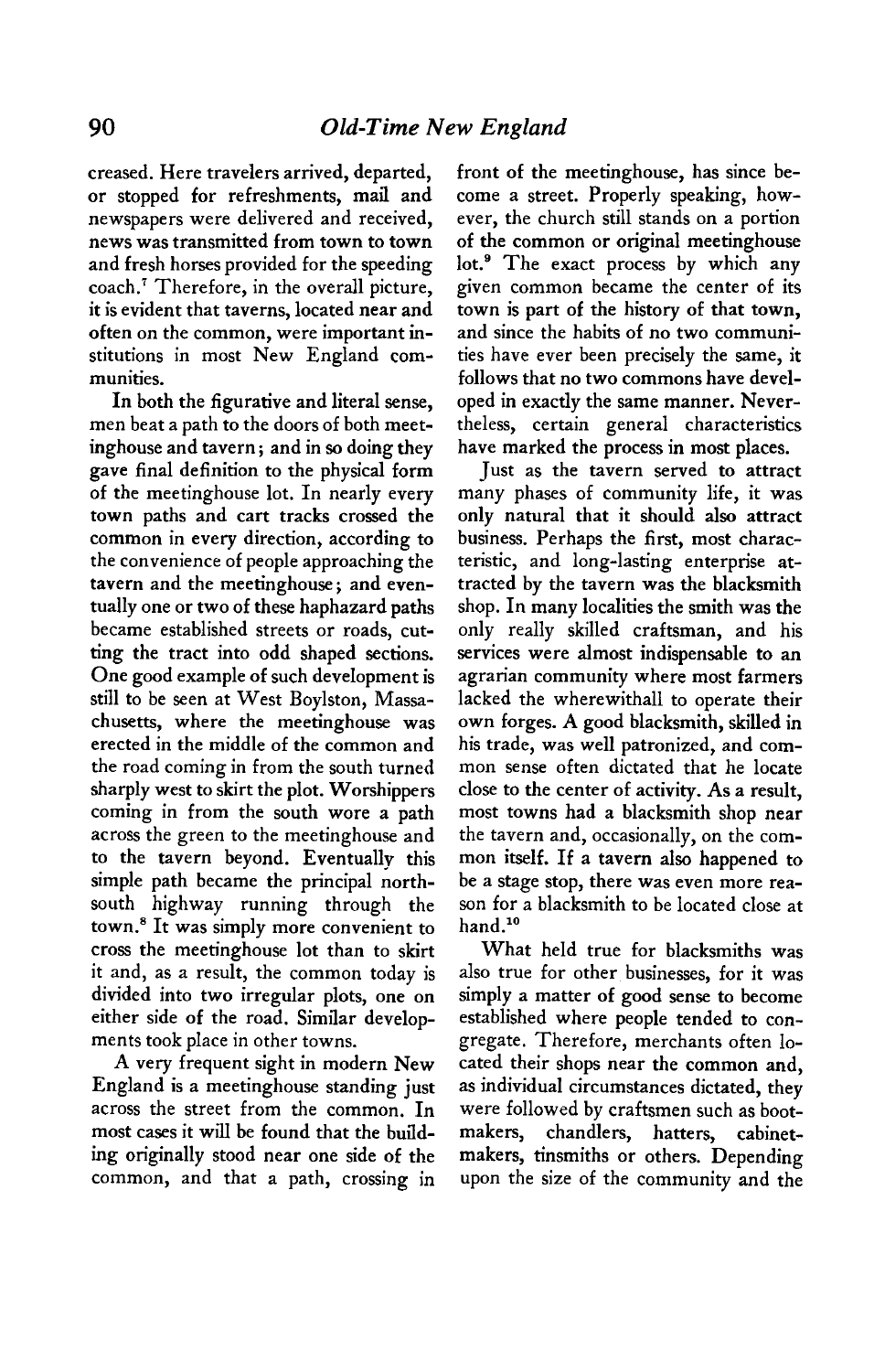**demand for services, lawyers, physicians, printers, booksellers, paint makers, tailors, banks, and a variety of other enterprises might also be present and the commercial life of the town to a great extent grew up around the common. However, such developments usually took place independently of changes in the appearance of the common itself.** 

**Improvement of the meetinghouse lot was invariably a very long process, and in some places it has never been completed. The first settlers usually did nothing consciously to improve the tract. Trees were cut for firewood, stones were taken for building purposes, and a large section of land cleared to permit erection of the meetinghouse, but little labor was expended beautifying an unproductive lot. The sole exception to this rule was the graveyard, usually located close to the meetinghouse or at least on some part of the common. There, trees were cut down, brush was cleared away, and surface stones rolled to the edge of the lot and used for a stone wall. If there were not enough stones to build a wall, some other kind of fencing was erected, for very few New England burial plots were not enclosed. The reason for fencing the graveyard was not, as is often supposed, to keep cattle from trampling the graves. Indeed, quite the opposite was true, and the residents of most communities, anxious to keep the burial ground free of undergrowth and briars, yet unable to afford the labor or money to provide regular upkeep, found it expedient to let cattle do the work for them. A standard arrangement was to allow the sexton to pasture his herd on the plot if he, in return, would build a fence, maintain it, and keep the gravestones in place. Incidentally, the sexton was also held responsible for keeping his livestock confined, for most towns** 

**prohibited animals running free in the**  streets-including the common.<sup>11</sup>

**The remainder of the meetinghouse lot usually was neglected and in many instances was downright unsightly until after 1835-1840. When the stumps began to rot away it was often customary for the local militia company to use the plot for its quarterly training. Otherwise it drilled in the roadways. In some towns, the militia actually cleared the common of trees, stumps, stones, and rocks in order to make it suitable for a drill field. On occasion, efforts were made to landscape the area and, as a result, the old meetinghouse lot became known as the parade. In some of the larger towns, where improvements were made in the commons before the Revolution, a conscious effort was sometimes made to provide a smooth field for the annual battalion or regimental musters; but in the great majority of cases musters were held on farm fields rented for the purpose.12** 

**In any event, it was often the military community (whose membership was usually synonymous with that of the church) that made the first actual improvements in the common. In many towns the selectmen provided a magazine for the storage of powder and other military supplies. These structures were usually built of brick or stone and were often, but not always, located on the meetinghouse lot. If a town did not have a magazine, the powder was most frequently stored in the meetinghouse, thus presenting another example of the close ties between the church and civil community. . Another feature of many commons was a gunhouse, also introduced by the military. These little buildings were rather drab wooden structures, not unlike early enginehouses or hearse houses, and were usually only large enough to shelter a**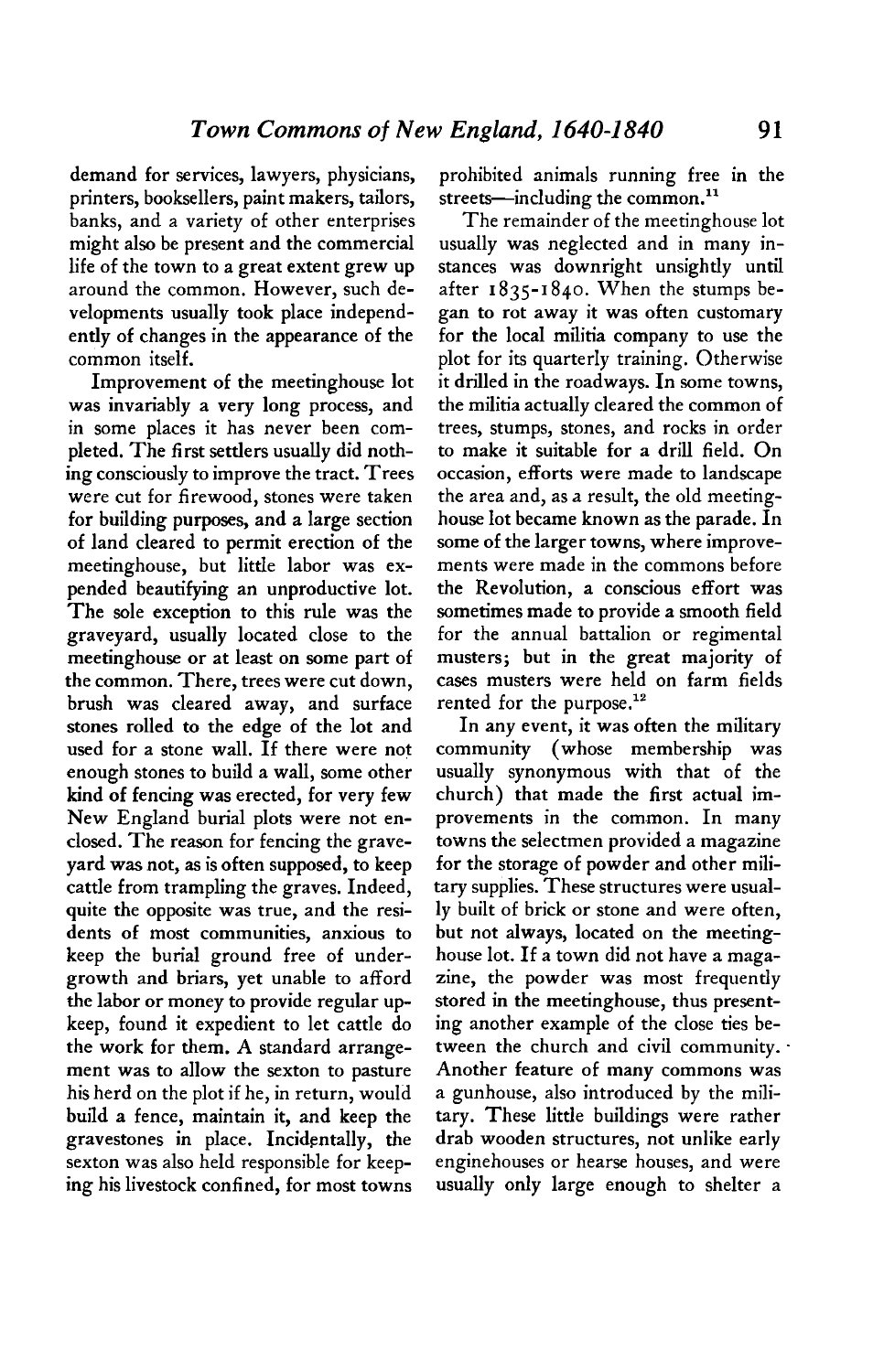**field piece. They were erected at state expense in towns where the militia was an artillery company, but often an old enginehouse was converted for the purpose."** 

**Other structures erected on or near the common reflect the various uses of the plot by the community. The church society often provided one or more rows of horse sheds to shelter the parishioners' horses during services. These sheds were also freely used during the week if they happened to be convenient for persons attending business in town, and very often travelers who were stopping at the tavern had their mounts sheltered there for the night. The society also was likely to maintain a hearse house close to the meetinghouse and graveyard. If there was no hearse in town the structure was often a simple shed in which a litter could be stored along with the few tools used by the sexton. If a town happened to own a fire engine, it was often stored with the hearse ; otherwise it was housed in a simple shack located on or near the common.14** 

**Sometimes a well had been dug in the early days, and continued use of it by the townspeople eventually saw it capped with a simple box cover, perhaps a pump and even a watering trough. In many communities a hay scale was located close to the tavern and, as late as the first decade of the nineteenth century, pillory, stocks, whipping post and bulletin board stood on the common near the meetinghouse door. Except for what was sometimes a rather large tavern sign, few other structures of any kind helped relieve the barren appearance of most meetinghouse lots.15** 

**Occasionally more than one meetinghouse stood on the common, a product of the denominationalism that eventually broke the religious unanimity of most** 

**New England towns. When a schism occurred in the church, the "unorthodox" portion of the community usually took it for granted that it had a perfect right to erect its own meetinghouse on the common, and in many instances no one gave serious thought to contesting that right. However, if the schism was accompanied by intense feeling it was often necessary or expedient for the second society to erect its meetinghouse elsewhere. In any event, the point to be noted is that the common belonged to the members of the church society and each member considered that he had a collective vested right in it. This attitude was responsible not only for the erection of new meetinghouses on the green but, at a later date, townhouses, libraries, and academies as well. Nevertheless, regardless of what buildings were erected on the common proper, few if any improvements were made in the land itself other than what had been done by the militia.** 

**Generally speaking, most commons were barren, unsightly plots from the earliest days until well after 1835. Brush, stumps, stones, rubbish, dead trees, and stagnant pools, swarming in summer with disease-carrying insects, typified a great many meetinghouse lots for centuries. A traveler in Litchfield, Connecticut, complained in I 803 that "there are fragments of old fences, boards, woodpiles, heaps of chips, old sleds bottom upward, carts, casks, weeds and loose stones lying along in wild confusion. . . . The road is scandalously bad . . . ruts and gutters with stones at every step . . . cut up by deep gullies in front of every house. . . . Droves of sheep and hogs infest the beautiful green and render it unsafe and disgusting to pass along the street." I6** 

**At the other end of New England, Fairhaven, Vermont, reported that until**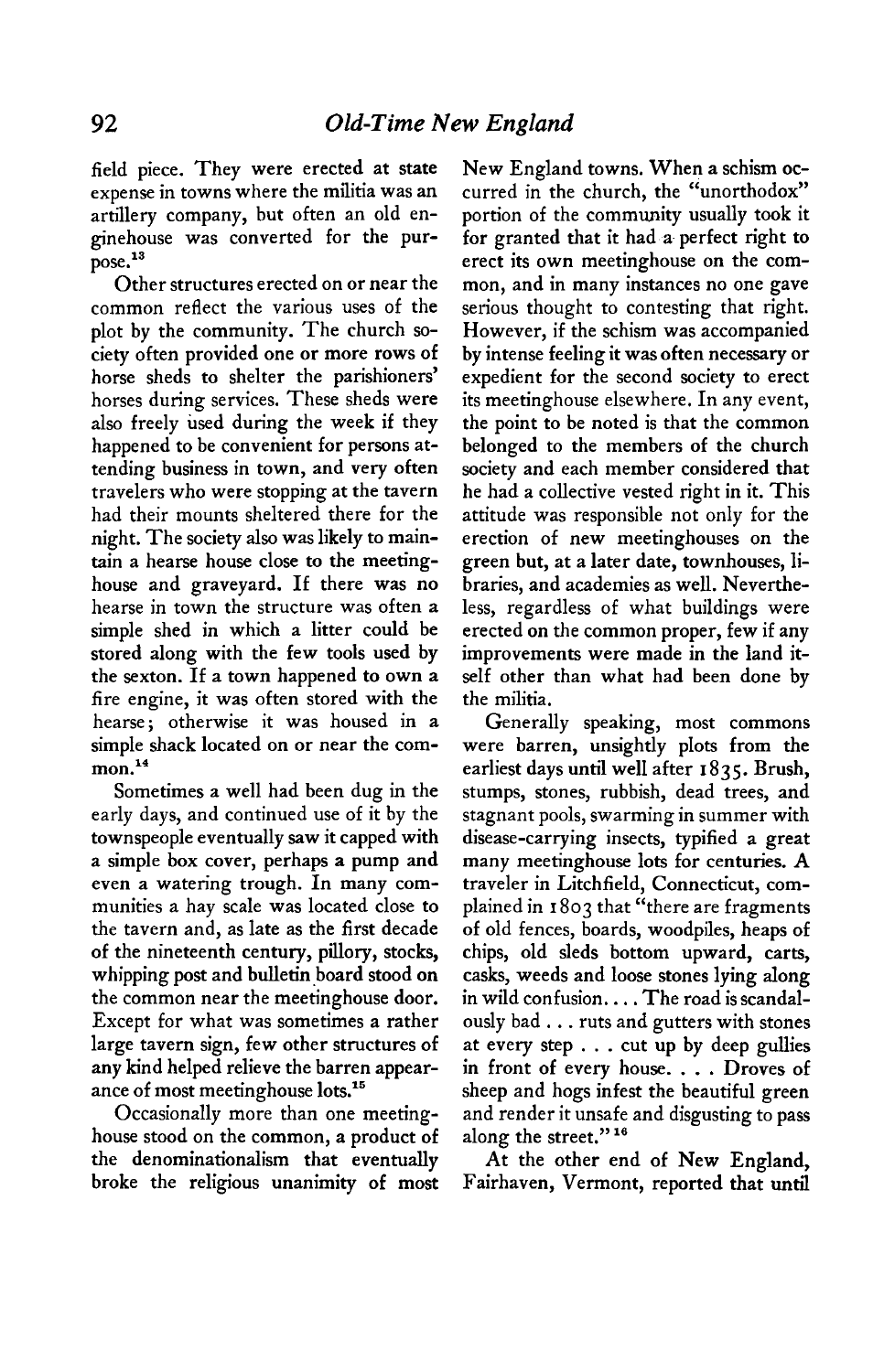**I 85 3 "great stumps were standing on the green [which] for many years . . . remained an uneven and barren sand waste, lying open to the public, traversed by vehicles in all directions, occupied here and there by piles of lumber and old iron, and diversified by a number of knolls and... water sinks. , . ." Even picturesque Middlebury maintained a similar morass in its center and the situation at nearby Hanover, New Hampshire, was no better."** 

**In central New England, Thompson, Connecticut, was graced in 1836 by a meetinghouse, "blindless and bare," standing on "the rough common, cut up by numerous wagon roads." In nearby Brimfield, Massachusetts, the old meetinghouse was torn down in 1805, the trees on the common were sold for firewood, and the lot, already cut in every direction by muddy cart ruts, remained a most unattractive place until improve**ments were begun in 1852.<sup>18</sup> In a few **towns, the dismal scene was compounded when animals, contrary to law, ran loose in the streets until irate householders, annoyed by the damage to their property, had them confiscated in the local pound.** 

**Of course some towns began to make improvements in their meetinghouse lots at a relatively early date, but such activity was usually at the initiative and expense of private individuals. In Canton, Massachusetts, for example, the first improvements were made in the common by two of the town's leading citizens who planted trees on the lot in 1794. The effect was SO pleasing to the parishioners that the** 

**town took over the project eight years later. A similar situation prevailed in Haverhill, Massachusetts, where the Chief Justice of the Commonwealth set out trees in I 790, but it was another half century before the town followed his**  lead.<sup>19</sup> In Grafton, Massachusetts, a long**standing desire on the part of a few parishioners to improve the meetinghouse lot was repeatedly vetoed in town meeting. Finally, in 1840, a vote was grudgingly carried to allow the common to be graded and fenced, but at private ex**pense.<sup>20</sup> The same situation prevailed in **many other towns throughout the length and breadth of New England.** 

**Generally speaking, the movement to improve the appearance of meetinghouse lots did not get under way until the middle 1830's when the boom that led to the Panic of 1837 provided sufficient capital for the undertaking. The Panic, however, put a damper on many such projects and it was not until the 1840's, and often much later, that improvements began. Improvements, when they were made, usually consisted of planting trees, erecting a fence, perhaps grading a large section of the lot, and even laying out cross paths. The result is that today in most New England towns, if the church stands on or near the site of the original meetinghouse, there will also be a piece of open land, perhaps fenced, a graveyard, the intersection of two or more roads or streets, and a small business center or the remains thereof. There is no indication that the center of town was ever used as a pasture.**